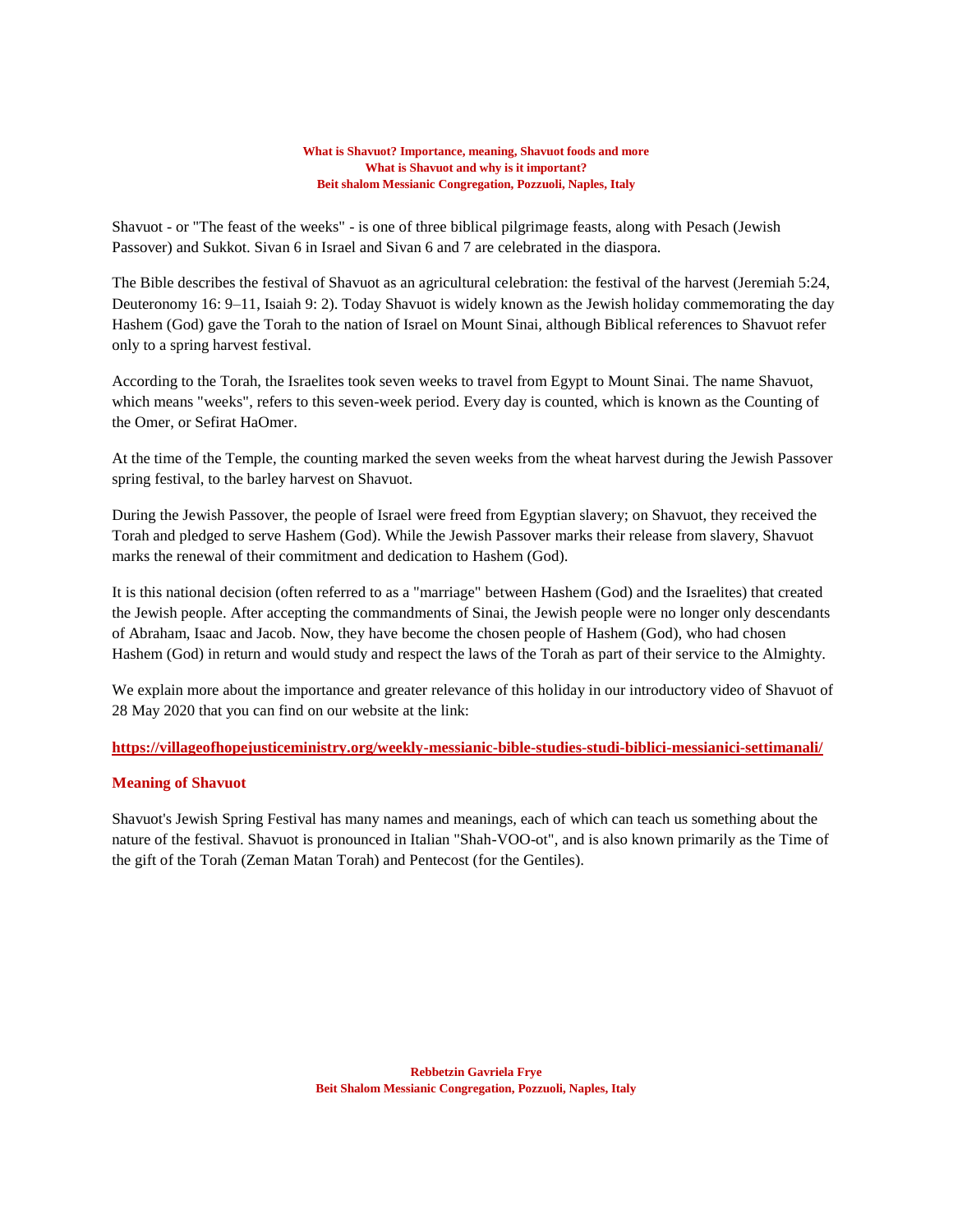Festival of the Weeks - השבועות חג) Exodus 34:22, Deuteronomy 16:10)

Shavuot means "Weeks" in Hebrew, which is why it is also known as "The Festival of the Weeks" in English or Pentecost (Gentiles). The name derives from the seven weeks of counting the Pesach (Jewish Passover) which culminate in the feast of Shavuot.

Harvest Festival - הקציר חג) Exodus 23:16)

Each of the three pilgrimage feasts marks a new period in the agricultural season:

1. Jewish Passover is also known as Chag ha-Aviv, the Spring Festival, which marks the beginning of the new plantation season. The basic meaning of the word Aviv is the stage of grain growth when the seeds have reached their maximum size but have not yet dried.

2. Chag ha-Katzir, or Wheat Harvest Festival, is when the first harvest of the season is ready. This happens in the time of Shavuot.

3. The next agricultural step is the harvesting of all crops. This happens with the third pilgrimage festival, Sukkot, which is also called the gathering festival, Chag Ha-Asif.

The day of the first fruits - יום הבכורים (Numbers 28:26)

Yom Habikurim (The day of the first fruits) comes from ancient times, when people brought Bikkurim, their first and best fruit, as an offering to the Holy Temple. The Bikkurim were brought from the Seven Species for which the land of Israel is praised: wheat, barley, grapes, figs, pomegranates, olives and dates (Deuteronomy 8: 8).

#### **Shavuot and Pentecost**

The Greek name for the feast of Shavuot, Pentecost, means "Fiftieth day". This name refers to the fifty days between the Jewish Passover and Shavuot.

#### **Yom Habikurim: Understanding the First Fruit Festival**

The first fruit festival (Yom Habikurim) was a ceremonial way for Jewish farmers to thank Hashem (God) for providing another harvest and for the generous land of Israel in general. In preparation for the First Fruit Festival, the canes or ropes would have been tied around the first wheat, barley, grapes, figs, pomegranates, olives and dates to mature each spring. This special product, known as bikkurim, was exhibited in beautiful baskets and brought to the Holy Temple in a joyful procession. Farmers would recite a passage from Deuteronomy 26: 5 (which refers to Jacob's escape from his father-in-law Lavan)

Farmers would recite a passage from Deuteronomy 26: 5 (which refers to Jacob's escape from his father-in-law Lavan) which marks the miracle of the Jewish nation that flourishes successfully in the land of Israel.

#### **Difference between first fruits and tithes**

The giving of Bikkurim, or first fruits, is not the same as fulfilling the biblical commandment of the tithe of the earth. There are two types of biblical tithe: **[\(Link to Your Tithe and Bikkurim\)](https://villageofhopejusticeministry.org/donation-donazione/)**

> **Rebbetzin Gavriela Frye Beit Shalom Messianic Congregation, Pozzuoli, Naples, Italy**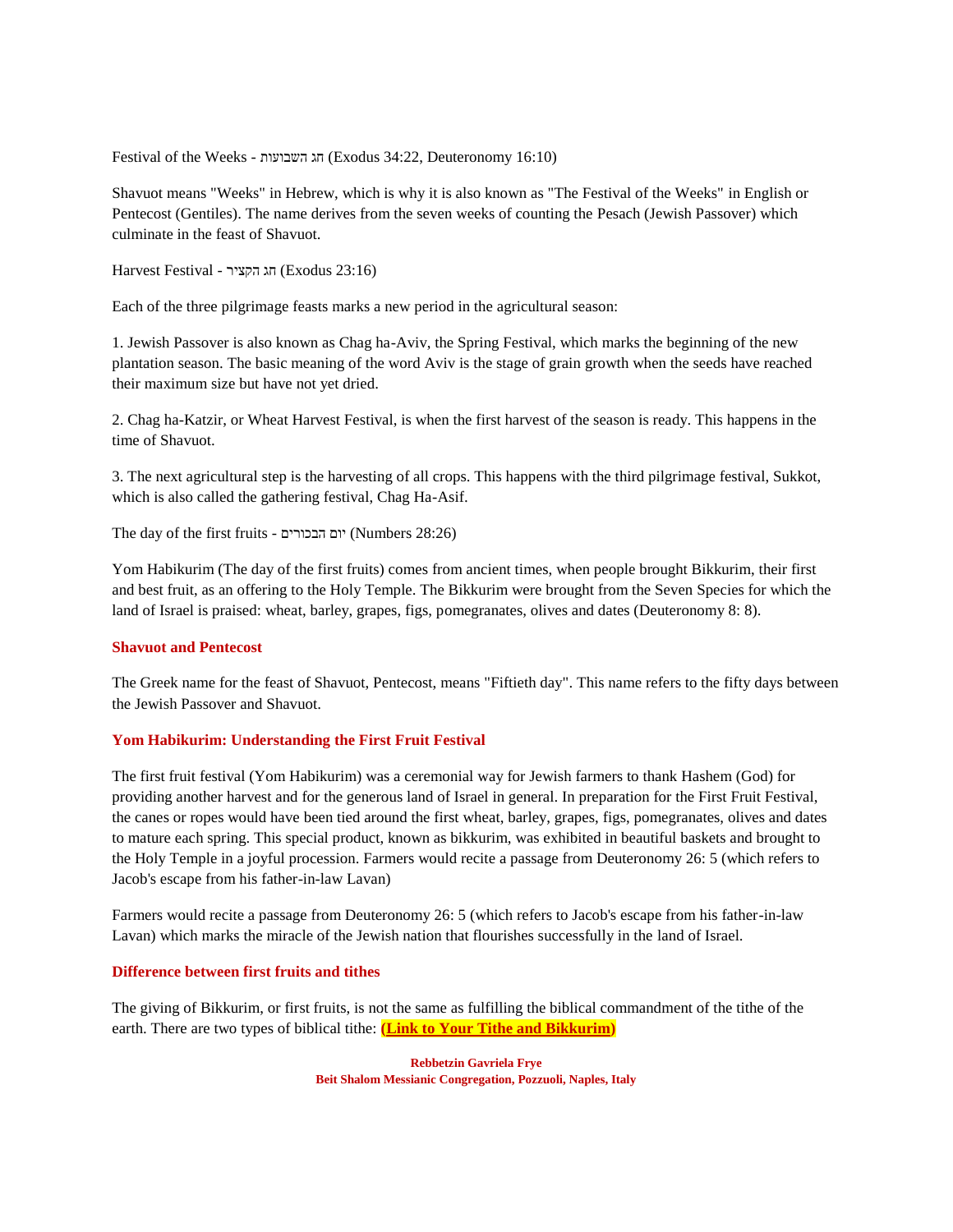1. Terumah is a portion of corn, wine, oil, vegetables and fruit set aside to provide for the Kohen, or priest.

2. Maaser is one tenth of what remains of the harvest that is given to the Levites.

Neither Kohanim nor Leviim owned land in Israel, and Terumah and Maaser provided their livelihood while serving in the Holy Temple.

## **When is Shavuot 2020?**

**Shavuot 2020 will be observed from the evening of May 28 - evening of May 30. Shavuot festival is generally celebrated at sunset on the 6th of Sivan:**

- **Thursday 28-29 May 2020 (5780)**
- Sunday 16-17 May 2021 (5781)
- Saturday 04–05 June 2022 (5782)
- Thursday 25-26 May 2023 (5783)
- Tuesday 11-12 June 2024 (5784)
- Sunday 01–02 June 2025 (5785)

## **How is Shavuot celebrated? Traditions, customs and rituals of Shavuot**

Due to the agricultural and spiritual significance of the festival, there are many Shavuot traditions that celebrate both the Jewish people who receive the Torah and the Jewish harvest festival.

Unlike most other Jewish holidays, Shavuot did not prescribe the commandments of the Torah in addition to traditional festival observances, such as joyful holidays, special prayers during the holidays and abstention from work. Shavuot, however, has many minhagim or customs.

## **Tikkun Leil Shavuot: night learning**

According to Midrash, the Israelites went to bed early in the evening before receiving the Torah to rest well for the important day ahead, but then they overslept and had to be awakened by Moses himself. To atone for this national error, many Jews study the Torah all night long, in symbolic anticipation of receiving the Torah on the day of Shavuot. This practice is also known as Tikkun Leil Shavuot.

### **Counting the Omer to Shavuot**

The Torah teaches us to count the weeks between the first barley harvest and the Festival of the weeks. Talmudic sages explain that these seven weeks, known as Omer, connect the Jewish Passover and Shavuot festivals. The Omer is a half-mourning period, ending with Lag BaOmer, the 33rd day of the Omer.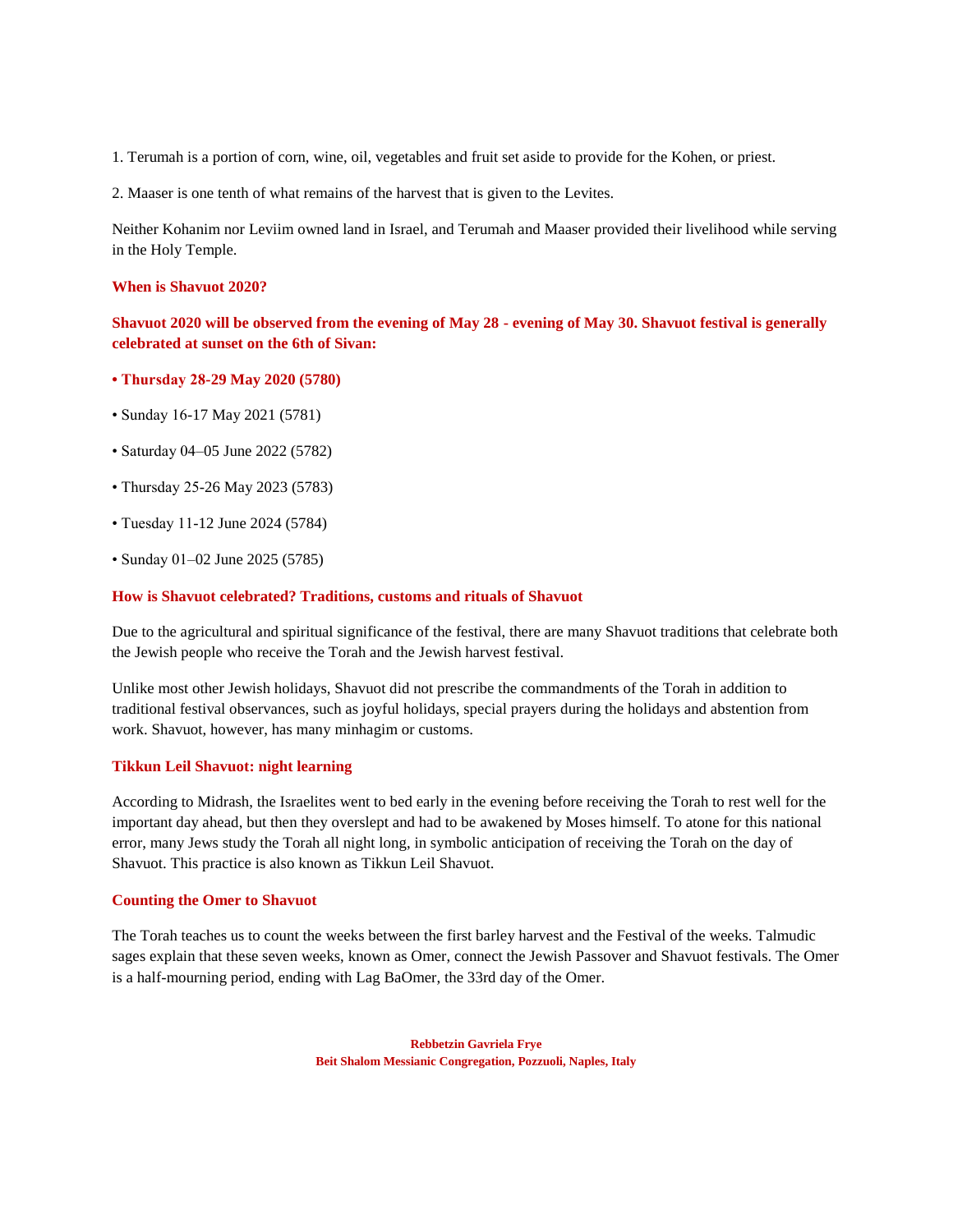#### **Shavuot flowers**

According to Midrash, Mount Sinai suddenly blossomed with flowers and greenery in honor of the gift of the Torah. So today many Jewish families decorate their homes with greenery and flowers in honor of the festival.

#### **Shavuot prayers**

Shavuot's prayers include a blessing on the lighting of candles, the blessing of Kiddush on wine and the blessing of Shechiyanu.

#### **Shavuot Food: Why Do We Eat Dairy Products in Shavuot?**

It is customary to eat dairy products on Shavuot. Ashkenazi Jews often enjoy cheesecake and cheese during the Shavuot festivities, while Sephardic Jews eat dumplings and cheese pancakes. Jews from Greece, Morocco and Tunisia often eat a seven-layer sweet bread called pan de sei cielos (bread of the seven heavens).

Dairy products are consumed in Shavuot for a number of reasons:

1. Shavuot occurs during the milking season, when milk is abundant and fresh.

2. Before receiving the Torah, the Israelites did not follow its ritual slaughter laws for animals, so their utensils had not yet been purified for the use of kosher meat. So instead of meat, the Israelites celebrated with dairy products.

3. King Solomon compares the Torah to milk in the Song of Songs: "Like honey and milk, it lies under your tongue" (4:11).

Not all Jews eat a milk-based meal on Shavuot night. If meat is served during the meal, dairy products will not be served, in accordance with the laws of Kashrut.

#### **Shavuot: Reading the Torah**

The Book of Ruth, one of the five scrolls of Tanakh, is read at Shavuot's Morning Cults. Megillah Ruth takes place mainly during the harvest season (Ruth 1:22), so we read about it on Shavuot's Harvest Festival.

There are many other reasons why the Book of Ruth is read on Shavuot:

1. King David, descended from Ruth, was born and died in Shavuot (Chagigah 2: 3).

2. Ruth was a convert, entering into the covenant with Hashem (God) on her own initiative. The Israelites did the same when they entered into their covenant with Hashem (God) in Shavuot by receiving the Torah.

3. In the Torah, there is a command that states that no Moabite can marry in the nation of Hashem (God) (Deut. 23: 4). Ruth was only able to marry Boaz thanks to the oral law's interpretation of that command, which states that this law only applies to Moabite men. Ruth's story is told on Shavuot to highlight the need for the written and oral Torah.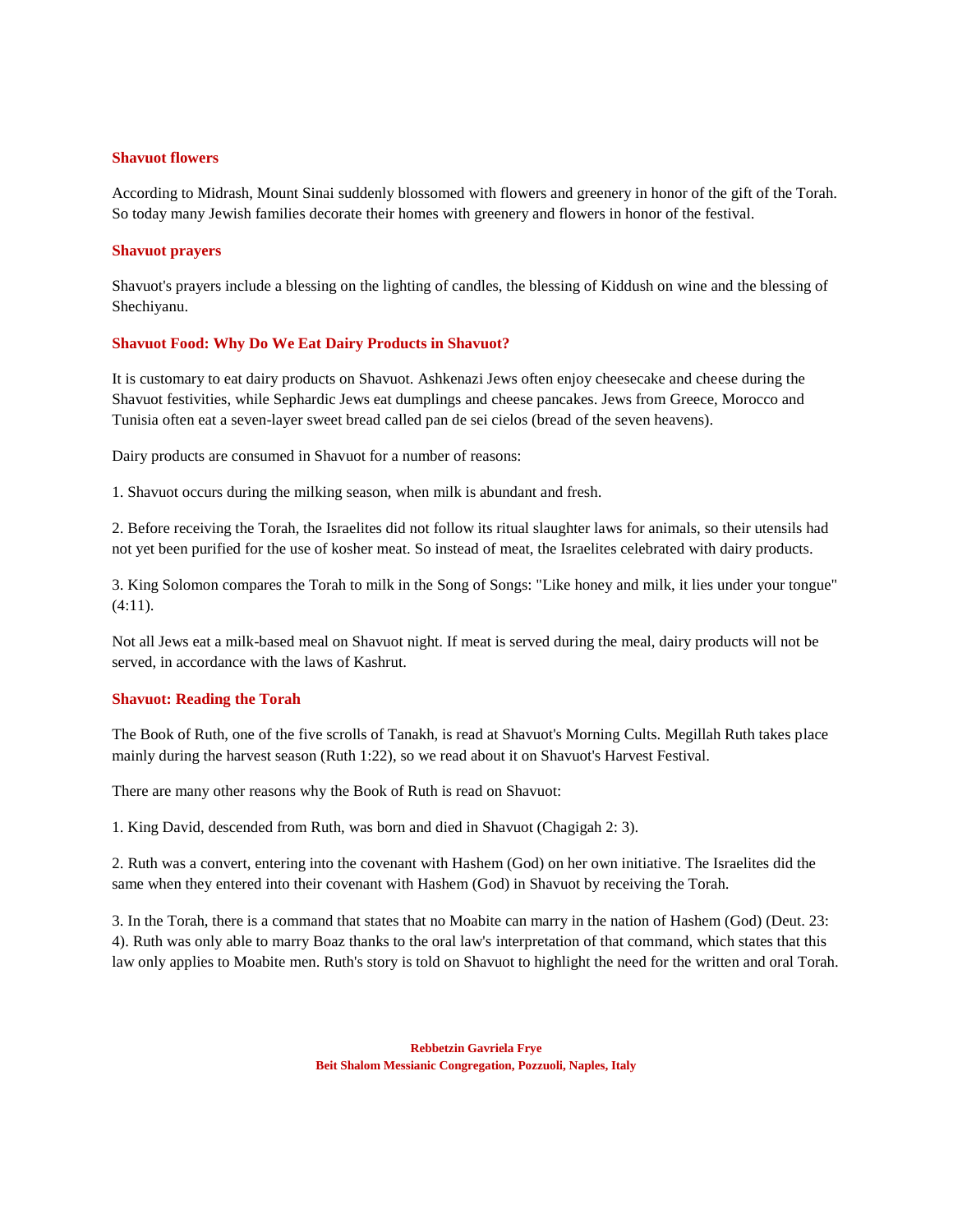## **What is Ruth's book about?**

# **Watch our Video Intro at Shavuot of 28 May 2020 on: [https://villageofhopejusticeministry.org/weekly](https://villageofhopejusticeministry.org/weekly-messianic-bible-studies-studi-biblici-messianici-settimanali/)[messianic-bible-studies-studi-biblici-messianici-settimanali/](https://villageofhopejusticeministry.org/weekly-messianic-bible-studies-studi-biblici-messianici-settimanali/)**

## **The basic story**

During the era of the judges, there was a famine in the land of Judah. An Israelite family - Elimelech, his wife Naomi and their children, Mahlon and Chilion - leave their home in Bethlehem and go to Moab. Shortly thereafter, Elimelech dies and the children marry Moabite women. Chilion marries Orpah and Mahlon marries Ruth. Ten years go by and Mahlon and Chilion die without heirs.

Naomi feels that the famine has ended in Judea and decides it is time to go home. As she prepares to leave, her daughters-in-law begin to follow them, but Naomi tells them to return to their families. Ruth and Orpah cry and protest, telling Naomi that they wish to return to her people with her. But Naomi continues to resist, urging her daughter-in-law to return to her home, saying that she has nothing left to offer.

Once again the two women separate and Orpah kisses Naomi, but Ruth clings to the mother-in-law. Naomi tries to convince her to leave, but Ruth isn't convinced of this. So he says his famous loyalty lines:

"Don't urge me to leave you, to go back and not follow you. Because wherever you go, I will go; wherever you stay, I will stay; your people will be my people and your God my God "(Ruth 1:16).

When Naomi sees how strong Ruth is, she agrees and the women return to Bethlehem together.

### **Return to Bethlehem**

Naomi and Ruth arrive in Bethlehem at the beginning of the barley harvest. Ruth goes to find sustenance for herself and her mother-in-law, hoping that someone will allow her to harvest the remaining grain. The camp he finds belongs to Boaz, a close relative of his deceased father-in-law, Elimelech. Boaz asks about the strange woman in his fields and discovers his relationship with her. Learning about the great loyalty he has towards Naomi, Boaz shows his special kindness and generosity.

When Ruth returns and tells Naomi everything that has emerged, Naomi is thrilled by this "coincidence" since Boaz is one of Ruth's redeeming relatives. This means that since Boaz is a close relative of the Elimelech family, he is obliged by the law of Levirate (Yibum) to marry Mahlon's widow, Ruth, to carry on the family lineage. (See Shavuot Intro Video of May 27, 2020: https://villageofhopejusticeministry.org/weekly-messianic-bible-studiesstudies-biblici-messianici-weekly/)

### **A "scandalous" love story**

Naomi orders Ruth to go to Boaz in the middle of the night, uncover her feet and lie there. Ruth does it and when Boaz wakes up in shock, she tells him who she is and says: "Spread your tunic on your servant, because you are a redeeming relative" (Ruth 3: 9). Doing so would be considered a formal act of marriage (Ezekiel 16: 8). Rabbi Frye explains more about this strange part of the "love" story between Boaz and Ruth in the Introductory Video to Shavuot on May 28, 2020: **[https://villageofhopejusticeministry.org/weekly-messianic-bible-studies-studi](https://villageofhopejusticeministry.org/weekly-messianic-bible-studies-studi-biblici-messianici-settimanali/)[biblici-messianici-settimanali/](https://villageofhopejusticeministry.org/weekly-messianic-bible-studies-studi-biblici-messianici-settimanali/)**